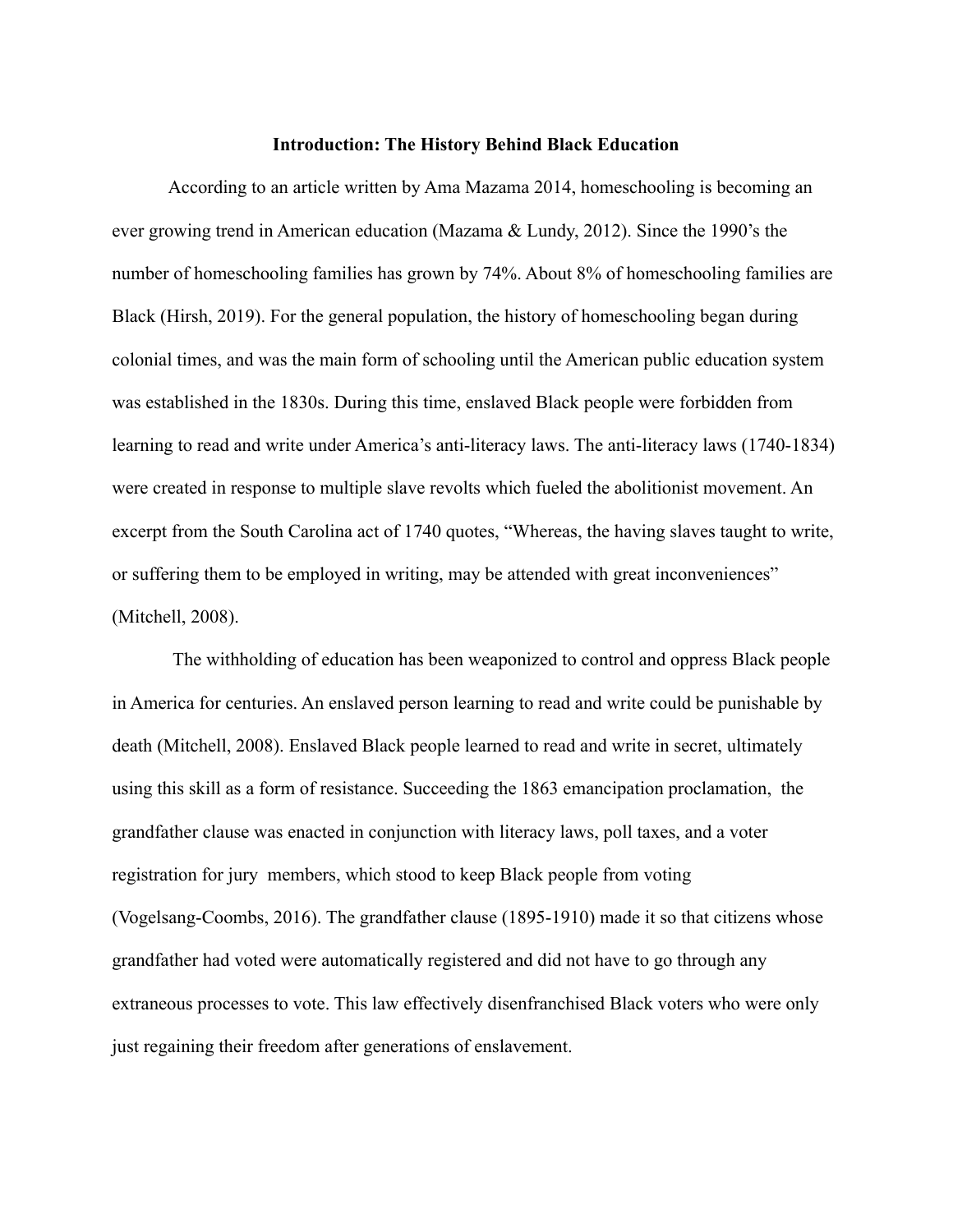Literacy laws that kept minorities from voting were not outlawed until the Voting Rights Act of 1965 (Grofman & Davis, 1992). Other instances of the weaponization of education or lack thereof against Black people include sharecropping, a land borrowing system that utilized faulty contracts to exploit the labor of newly free illiterate Black people (Riddle, 1995-1996). The Tuskegee Syphilis Experiment (1932-1972), in which health workers actively and knowingly withheld the cure for syphilis from a small Black rural town through the premise that they were treating "bad blood" (Brandt, 1978). Segregation in America's public education system (1863-1964), which was outlawed in the famous Brown vs. Board of Education case which found that Black students received a significantly lower quality of education than their white counterparts (Wolters, 2005). Though Brown vs. Board of Education outlawed segregation within America's school system, it still persists. For Black children, school choice is compounded by the history and legacy of redlining. Redlining is the practice of confining Black people to poor and lower income areas by denying them property loans and access to resources. School districts in lower income areas receive less resources.The school and quality of education that children go to is dictated by the area that they live in. (Burke  $&$  Schwalbach, 2021).

The American government offered little to no-help in the process of educating Black america following the Civil War. Challenges that limited accessibility to education during the Reconstruction Era include: funding, the lack of qualified and willing teachers, and the lack of access to white-owned buildings. Succeeding emancipation, Black people had a thirst for the education that they had been deprived of like no other. During slavery, it was estimated that fewer than 10% of all enslaved Black people could read and write (Fields, 2981). By 1910, the percentage of literate Black Americans rose to 70% (Snyder, 1993). Black Americans established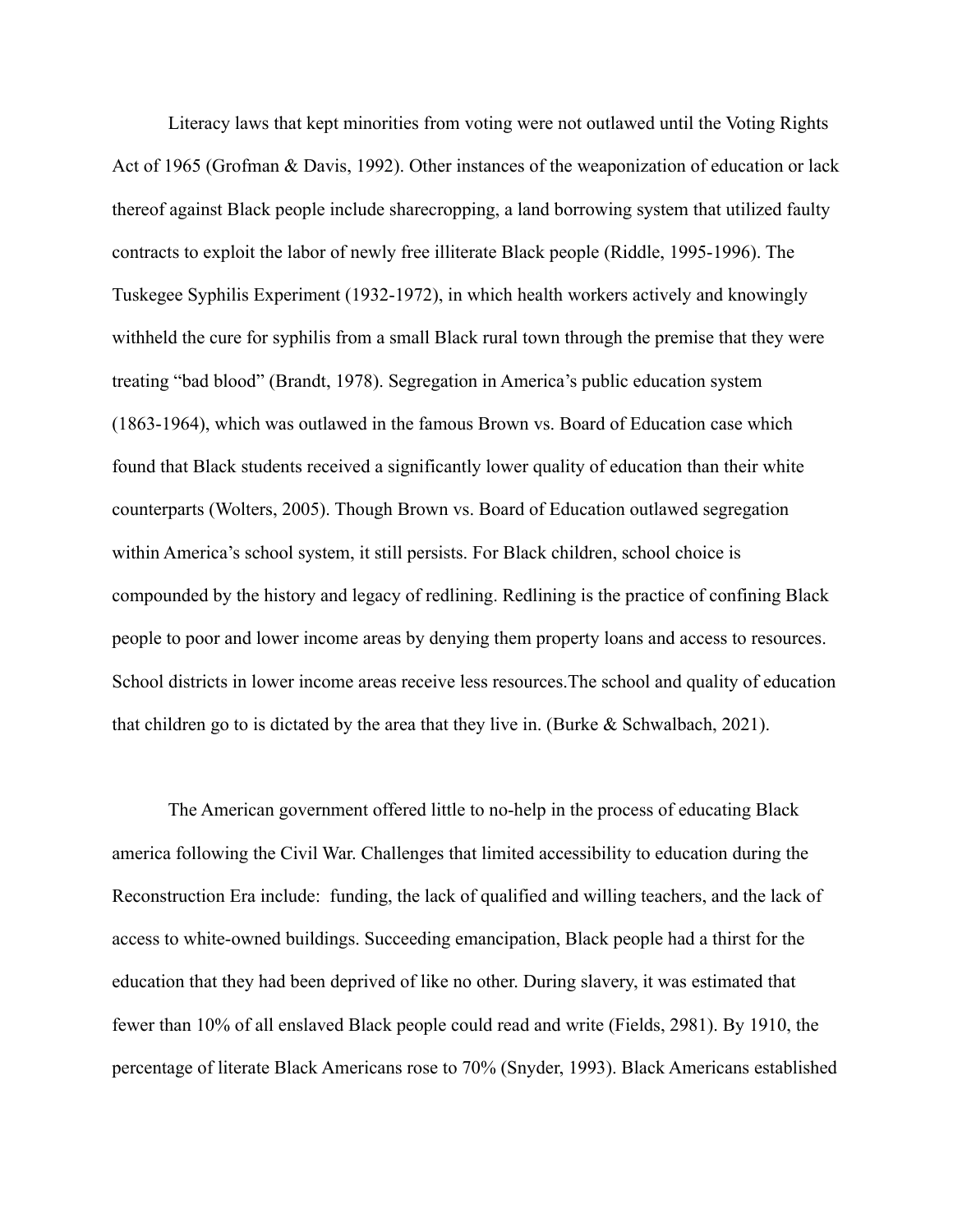their own schools during the Reconstruction Era, often in churches owned by Black congregations. More often than not, teachers at these impromptu schools were Black northerners, as white teachers had little to no interest in teaching Black students. Black communities riled together to build the literacy rates which ultimately protected them from exploitation and awarded some semblance of financial security (African Americans and Education, 2021). Systemic barriers that stop Black students from receiving an adequate and equal education still persist. The quality of education for Black students is significantly lower than that of their white counterparts.

This can be attributed to "The Achievement Gap". The Achievement Gap relates to the educational gap for students of color versus their white peers. Black students fall behind white students by nearly 3 years in terms of education by the time they graduate. Currently, schools in America's public education system are largely segregated. A 2004 study found that 34% of Black students in America attended schools that were 90% Black. Only 68% of Black students compared to 85% of white students graduate high school within four years . Black teachers now account for only 7% of educators in the public school system (Ahmad  $\&$  Boser, 2014). Barriers that Black students face in America's public education system include a lack of cultural understanding, over-policing and high suspension rates, and a lack of concern on behalf of their white educators. This phenomena is labeled "The School to Prison Pipeline", which conceptualizes over-policing in schools as a benefactor to disproportionate incarceration rates among Black students (Gregory et al., 2011). Other issues of racism that Black students face include hyper surveillance, racist school policies, and microaggressive actions, statements, and attitudes from school faculty (Kohli, et al, 2017). For reasons like these, many Black families are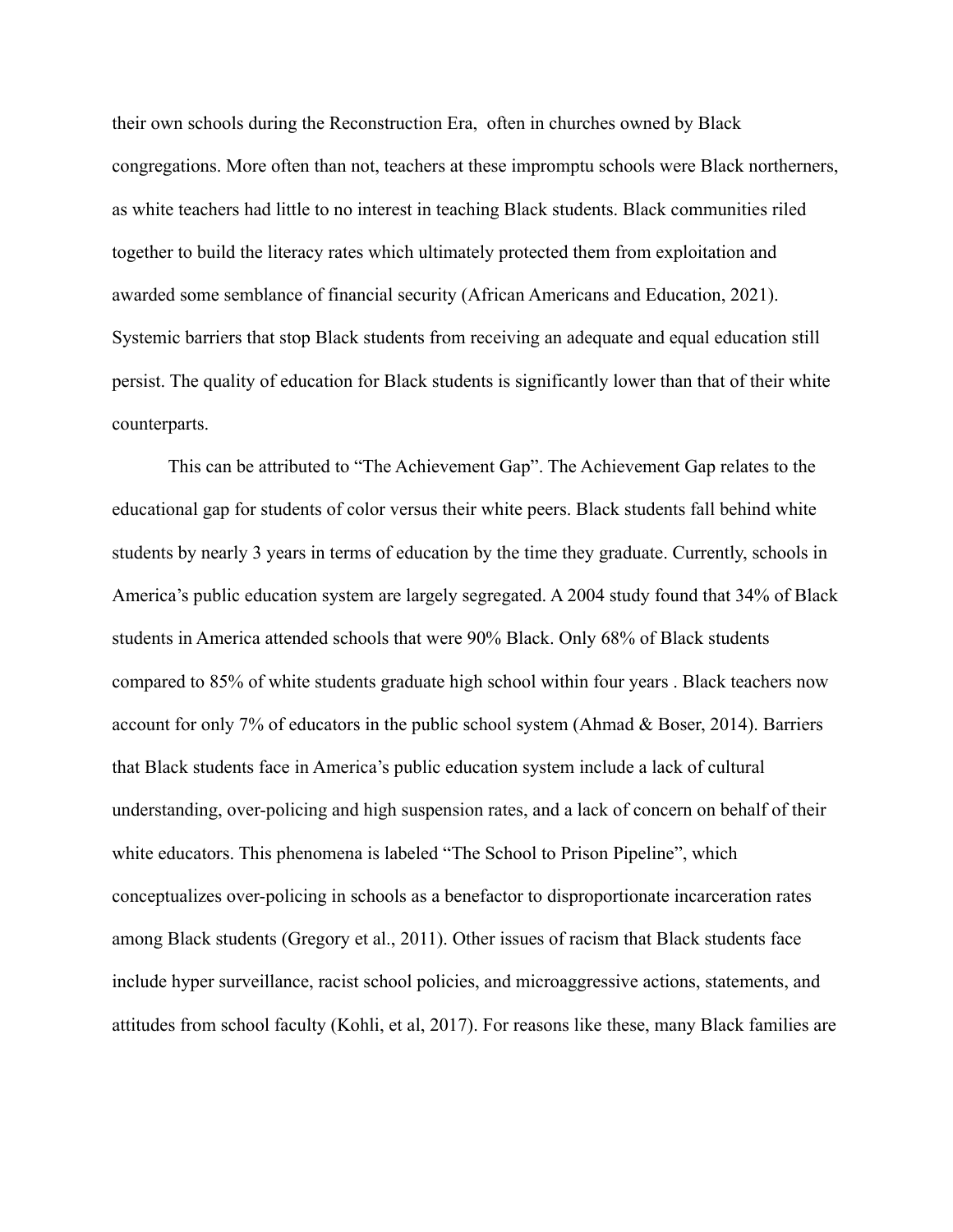choosing to educate their children at home. As more and more Black families choose homeschooling over public education, their reasons, methods, and motives are put into question.

## **Methods**

Participants of this study include 6 Black homeschooling families in the Pittsburgh region. These homeschooling families have children varying in age from 0-18. The number of years spent homeschooling varies by family. Each homeschooling parent was interviewed individually and asked 10 questions related to their homeschooling experience. Following the completion of the study, each family received \$250 for their participation. Interviews were conducted and recorded on the virtual platform Zoom. Informed consent was sent through email and signatures were collected via docusign. In order to best understand how and why more black parents homeschool their children we employed qualitative methods used to look at the perspectives and practices of 6 homeschooling families. We conducted semi-structured interviews related to: the reasons these parents choose to homeschool; the impact of that decision on their children, themselves and their family; and the resources used to engage learning standards and culturally responsive tools. We collected the data over a two month period.

This study implores qualitative methods in conjunction with critical race theory to gauge the perceptions and experiences of Black homeschooling families as well as the methods and resources utilized in the Black homeschooling education sector. All data has been de-identified to protect participants' identity. Upon the collection of informed consent, researchers scheduled interviews with participants in a timely manner.

Our primary research question is: What is the experience of black homeschooling parents? In order to capture this experience, we inquired about their intentions for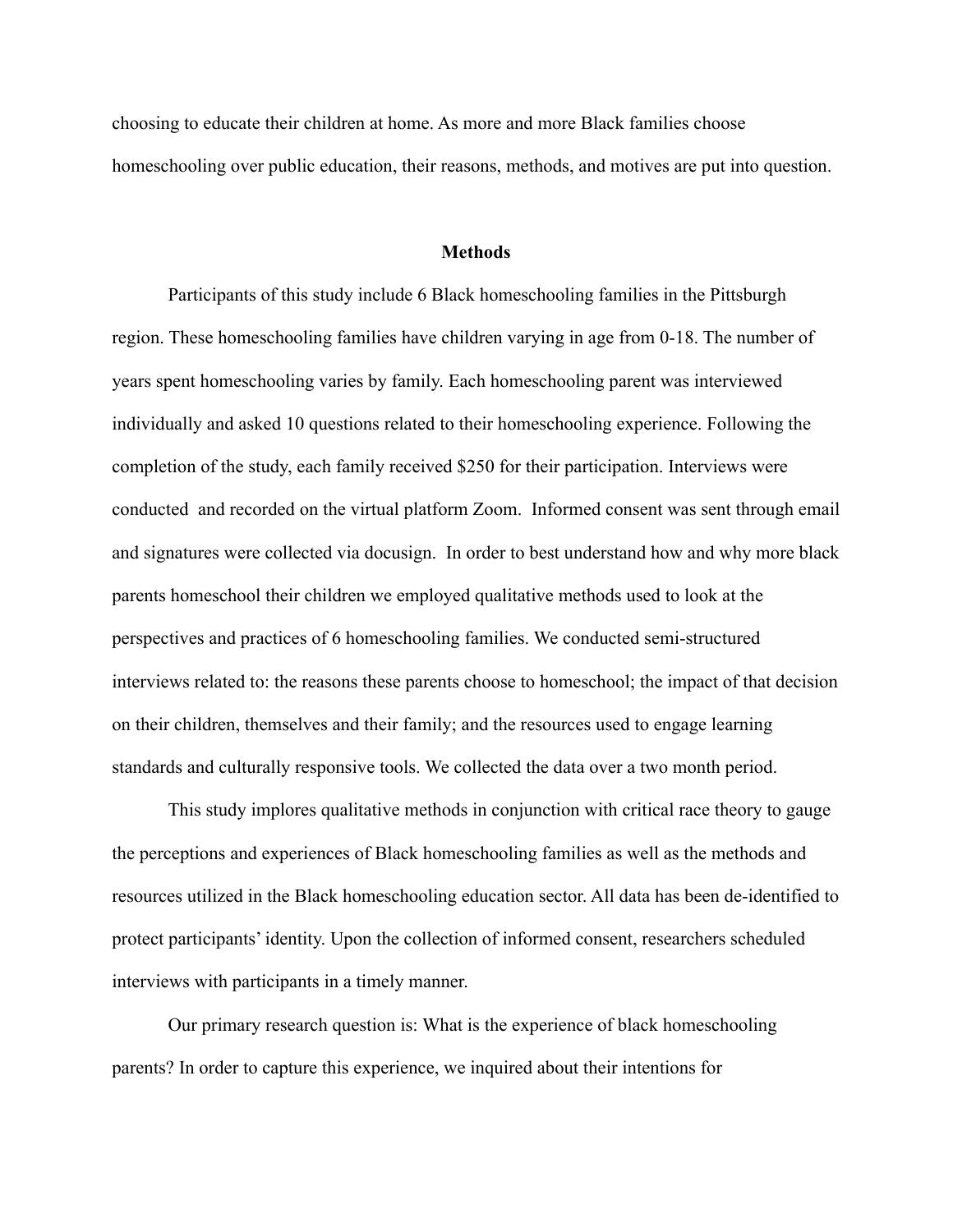homeschooling, the benefits and challenges of being Black homeschooling parents, curricular and social resources, and the overall impact of homeschooling on the family.

## **Findings**

The findings are composed of five major themes that point to the experiences of Black homeschooling families in Pittsburgh, PA. These themes involve understanding: the motive, resources, barriers, supports and overall impact of the black homeschooling experience. First, our section on motives underlines the autonomy that black families want, need, and enjoy when they embark on the homeschool journey. Second, Black homeschooling families take advantage of the autonomy in how their children learn through the use of various tools, resources, and methods. Third, the parents highlighted three overarching barriers when engaging this process: laws and regulations, implicit and explicit racism, and half the families mentioned finances as an obstacle. Fourth, we learned that black homeschooling parents are supported by co-parents, family, and friends. Last, we engage a brief discussion on the impact that homeschooling has had on the children, the families, and themselves.

#### **Motives**

The driving motives behind the decision to homeschool are individualized and unique by family. The participants of this study offered a range of answers when asked about the contributing factors behind their decision to homeschool. Of those factors, educational autonomy was a recurring theme. For the purpose of this study, educational autonomy is defined as the ability to choose what, when, where, and how their children will be educated as well as who is doing the educating. 5 of the 6 study participants began their educational journey within the public education system. Of those 5 families, 100% expressed their dissatisfaction with the lack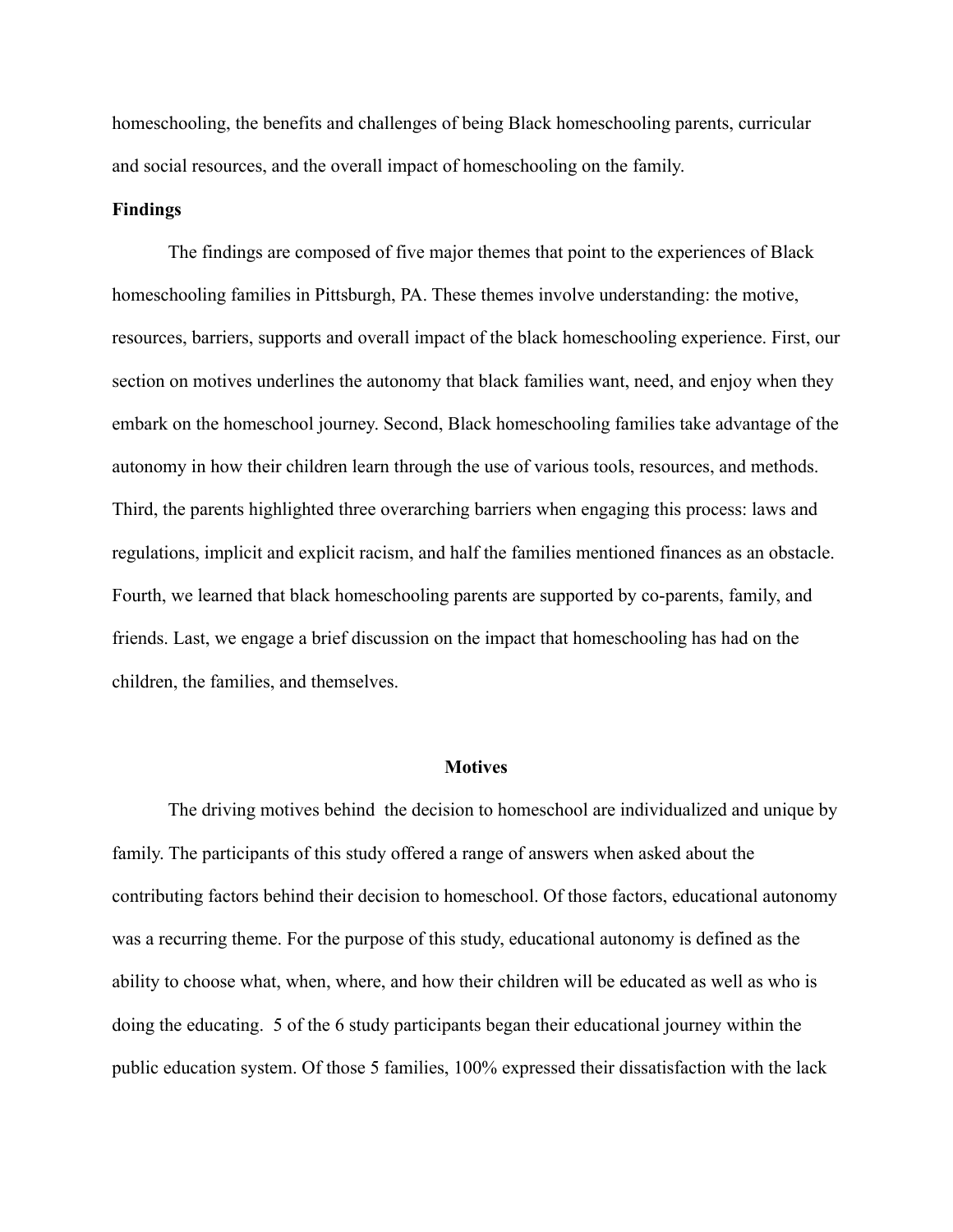of educational autonomy that the public school system awarded. 100% of study participants expressed a need for educational autonomy.

## *Familial Values*

5 of the 6 parents involved in this study mentioned the instillation of familial values as a factor behind their decision to homeschool. Familial values include quality time, religious and spiritual beliefs, as well as ethics and ideals. Homeschooling allows parents the freedom, time, and autonomy to instill and reinforce important familial values and beliefs through their children's education. Homeschooling parent Aldrea iterates how values are taught and passed down within the family.

*If your father wants you to know how to fish, he teaches you how to fish. If your mother wants you to know how to sow, she teaches you how to sow. If there's a particular history or time period that they think is important, they'll take you to the Museum. But it's always been a parent's first priority to make sure that they pass on their values.*

Children spend more time with their peers and teachers than with their families. Because of this, family values may be difficult to instill and reinforce. 2/6 study participants mention these time constraints and the desire to expand quality family time. Study participant Muffy spoke about the lack of quality family time that the public education system school schedule allowed. She explained that if her children spend eight hours a day at school, and she spends eight hours a day at work, then there was little time left to be spent together

Homeschooling allows families the autonomy to both instill and reinforce important familial values. Families included in the study mention their lack of faith for the public education system to reinforce values taught and learned within the home. Stacey references this lack of faith during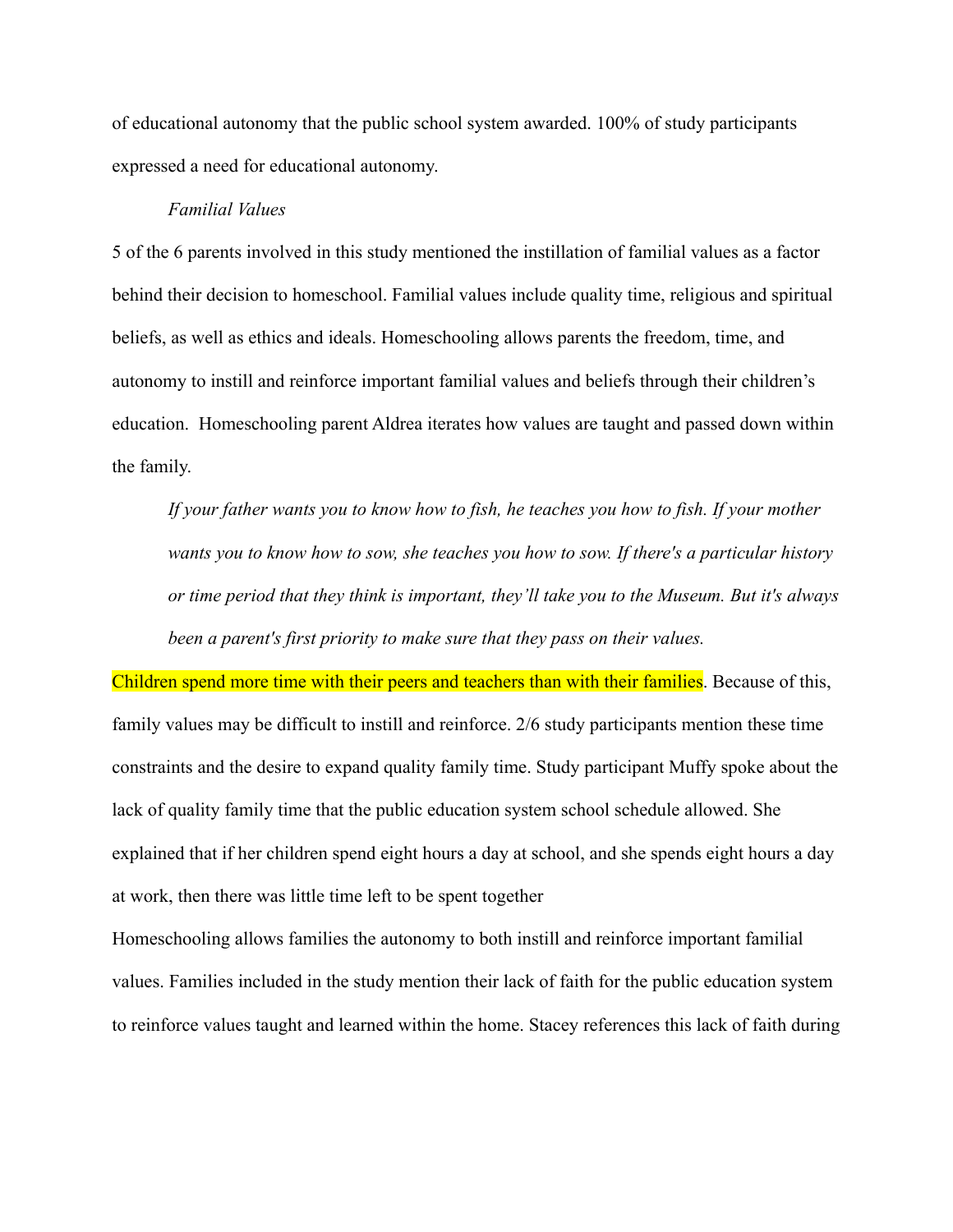her interview, explaining how important it is to educate her children "in an environment of love and dignity", she mentions that public schools do not prioritize those environmental needs.

## **School Choice**

3 of the 6 participants listed school choice, or lack thereof, as a factor behind their decision to homeschool. America's public education system allows little to no room for school choice. The school, and quality of the school, that children attend is decided by the location that they live in. Lower income areas have lower achieving schools. Study participant Leah expresses how school choice is one of the few decisions that parents don't get a direct input on. She states, "*I think that you should have full authority over how your children should be educated.*" Aldrea speaks on the socio-economic benefits of homeschooling and how homeschooling allows her family to stand apart from families in similar economic standing.

*I've always made this joke that being able to home school is like a little taste of the upper class in the middle of the middle class because back in some old days, not the old days, but some old days, families could hire a governess and then they would technically have a homeschooling adult in their house. And you had to have a lot of money to hire a whole person just to teach your children. Homeschooling really allows us to economically stand in a different location than we are. But then also to academically put our children where we want them to be and not necessarily where they would be based on the school standard.*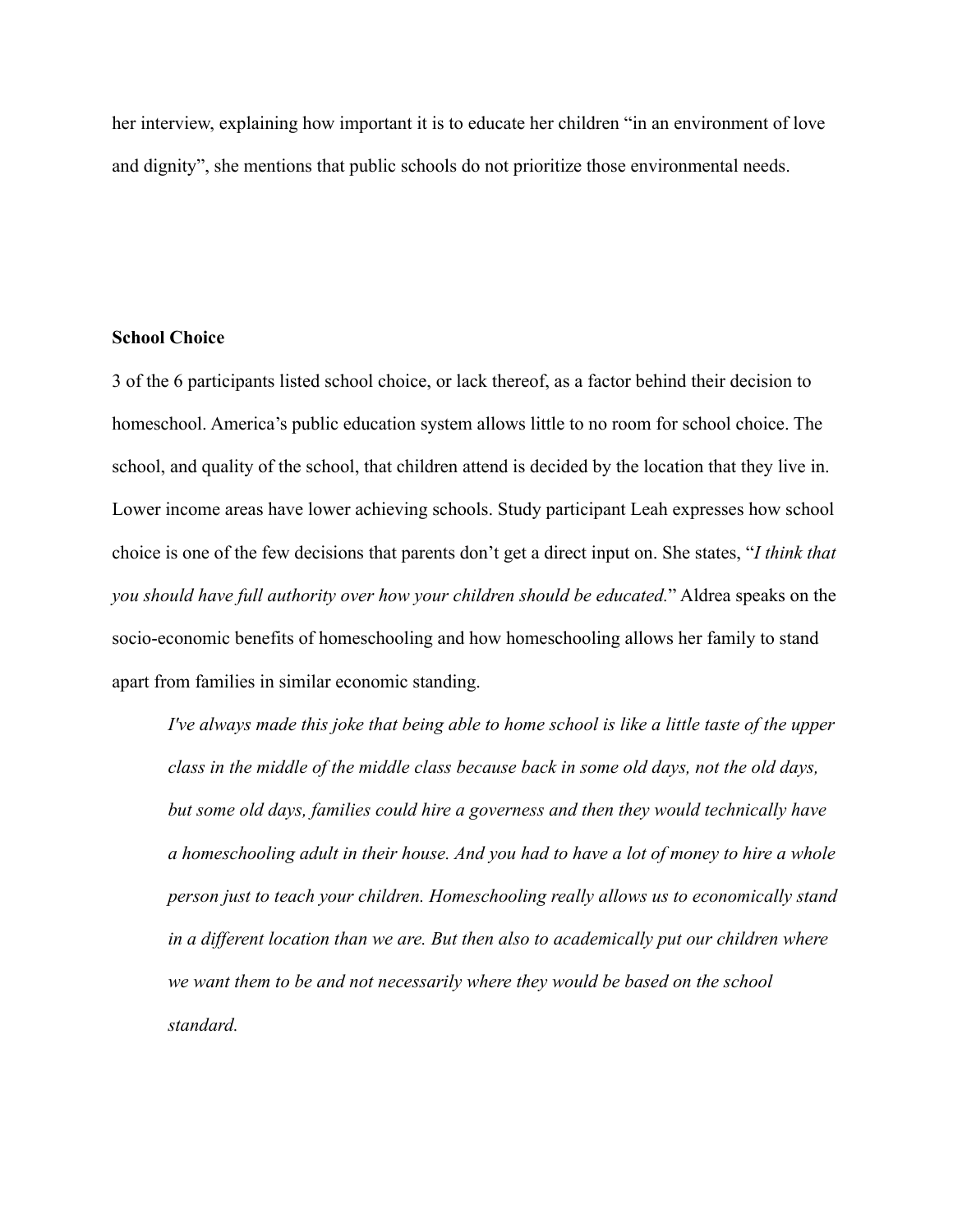#### Negligence/ Lack of Concern/ Teacher Bias

Half of all study participants cited negligence and lack of concern on behalf of public school teachers and administrators. It seems that teachers and administrators were unable and in some cases unwilling to meet both the educational and emotional needs of their children. Kristine laments experiences of disappointment with public school educators as early as pre-school, explaining how teachers failed to meet her child's needs. She felt that homeschooling awarded her the autonomy to guarantee that her child's needs would be met. Other homeschooling parents express similar feelings. Leah for example, tells the story that finalized her decision to homeschool her daughter. Leah's daughter was severely bullied in the 6th grade. Leah had plead for the school to intervene, but her pleas were ignored and the school did little to nothing to stop the bullying. Eventually the bullying worsened, leading to a decline in her daughter's mental health and a suicide attempt. After her daughter's suicide attempt, Leah tried to intervene herself by sending therapists to the school. Even so, the bullying did not stop. The following year, Leah's daughter was placed in a classroom with the same bullies who had caused her so much grief. It was then that she decided to withdraw her daughter from school. In another situation with her son, Leah explains how school teachers and administrators admittedly ignored her son's educational needs

*One of my sons, he's very shy and he has anxiety. And he had been in school all school year and it wasn't until April that the teacher told me that he didn't talk in school, after he had been there all year. And I was a volunteer parent, so I was always at the school, like, maybe three times a week volunteering and just doing different things. And no one*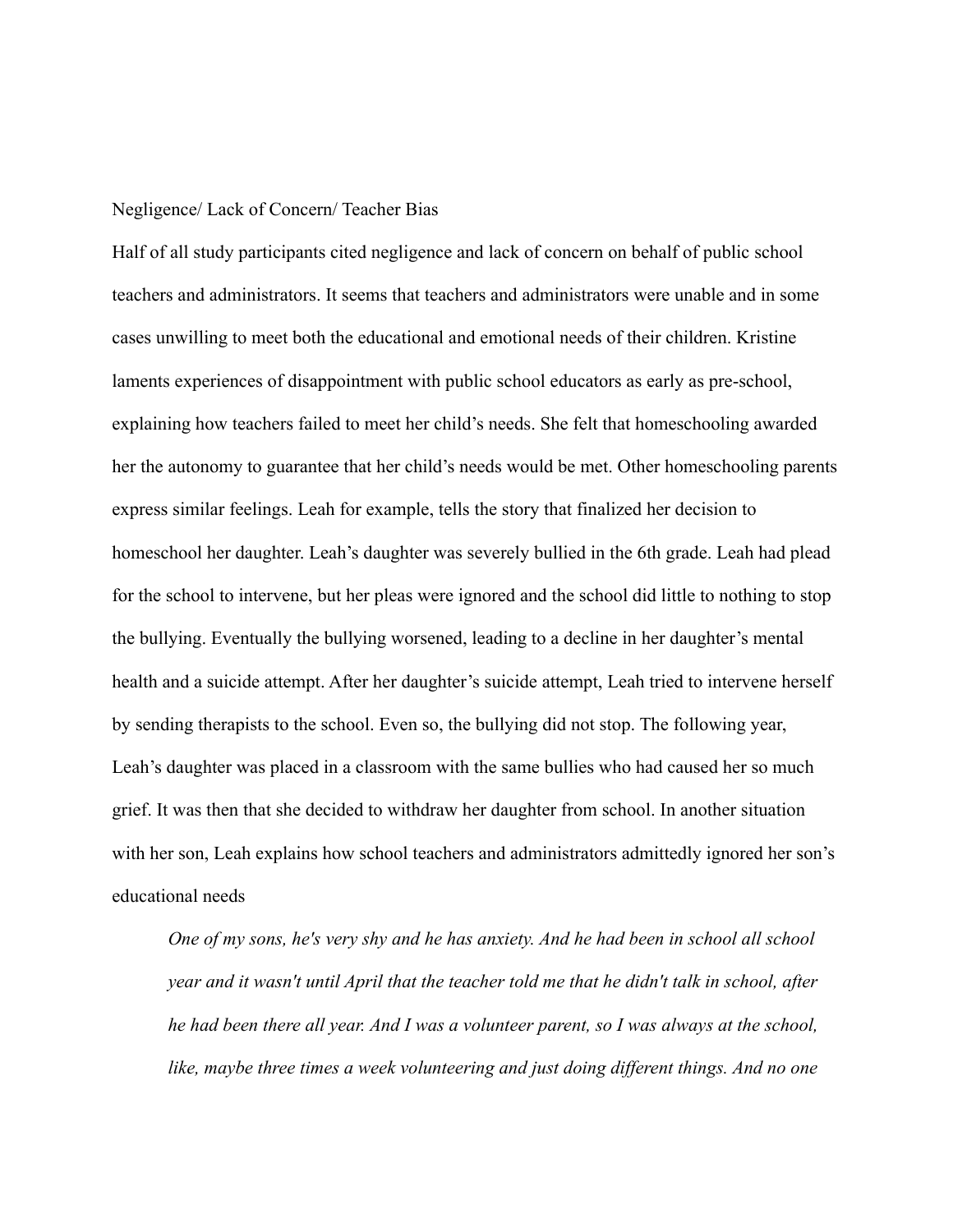*had ever mentioned that he was not talking at all. I realized that he was struggling academically. And I was asking them, "what did they think was going on" Because he has A's on his report card, but when I'm working with him at home, he wasn't demonstrating grade A work. And what they basically told me was that they just gave him A's because he's very nice and quiet. That's basically what they told me, so at that point I figured that it would just be best for me to homeschool him as for all of the kids as well.*

# **Curriculum Choice/Personalized Curriculum**

Half of study participants referenced the ability to provide a tailored curriculum for their children as a benefit of homeschooling. The public school system does not allow for a customized education and does not consider the opinions of parents within the curriculum. Study participants enjoy the educational autonomy that the homeschooling experience provides. Through homeschooling, they are able to meet the individual needs of their children. The public school system does not allow for a customized education and does not consider the opinions of parents within the curriculum. Stacey speaks to the curriculum control that homeschooling allows. She is able to tailor her children's education to their interests and does not follow the public school standard of learning levels.

*I like having control. And it might just be me being a control freak, but I really like having control over what and when my children learn things. And that's very important because we can't assume that everyone has the same ideals or ethics or standards on*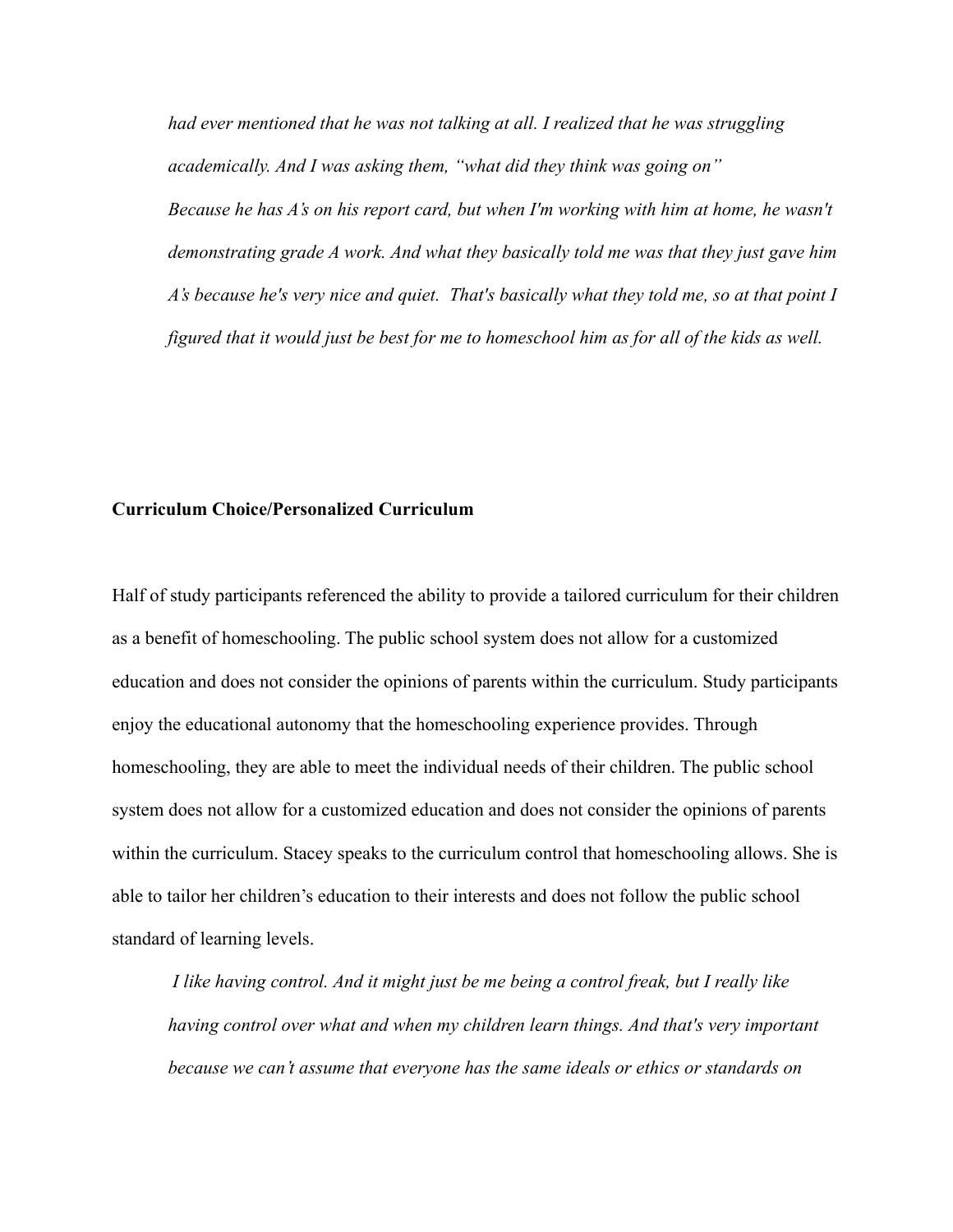*what you teach your child when. Also each child, even with both of my sons, they're individuals. One child might learn something before the other one. It's not on grade levels. For example, this year I'll be teaching my third grader chemistry right alongside my 8th grader, because I feel that the periodic table is something that my younger son is very interested in, chemistry, whereas my older son isn't.*

## **Tools and Methods**

Each parent had their own personalized approach to homeschooling. Of the techniques mentioned are intrinsic learning, unschooling, eclectic unschooling, the charlotte mason method and the montessori method of education. Parents and families had their own personalized and unique interpretation and delivery of these methods.

#### **Centering Autonomy**

Frequently mentioned in parent interviews was the ability to tailor the delivery of education to their children's learning style, interests, and preferences. In this way, Black homeschooling parents provide their children agency and autonomy and use that provision as an educational tool. Students are able to focus on their interests and learn in ways that support their learning styles and reinforce their individuality. 5 of 6 of the homeschooling parents involved in the study explicitly mention providing their children choice as a method of education.

Homeschooling parents feel that providing children autonomy over their education promotes their independence and explores the concept of freedom.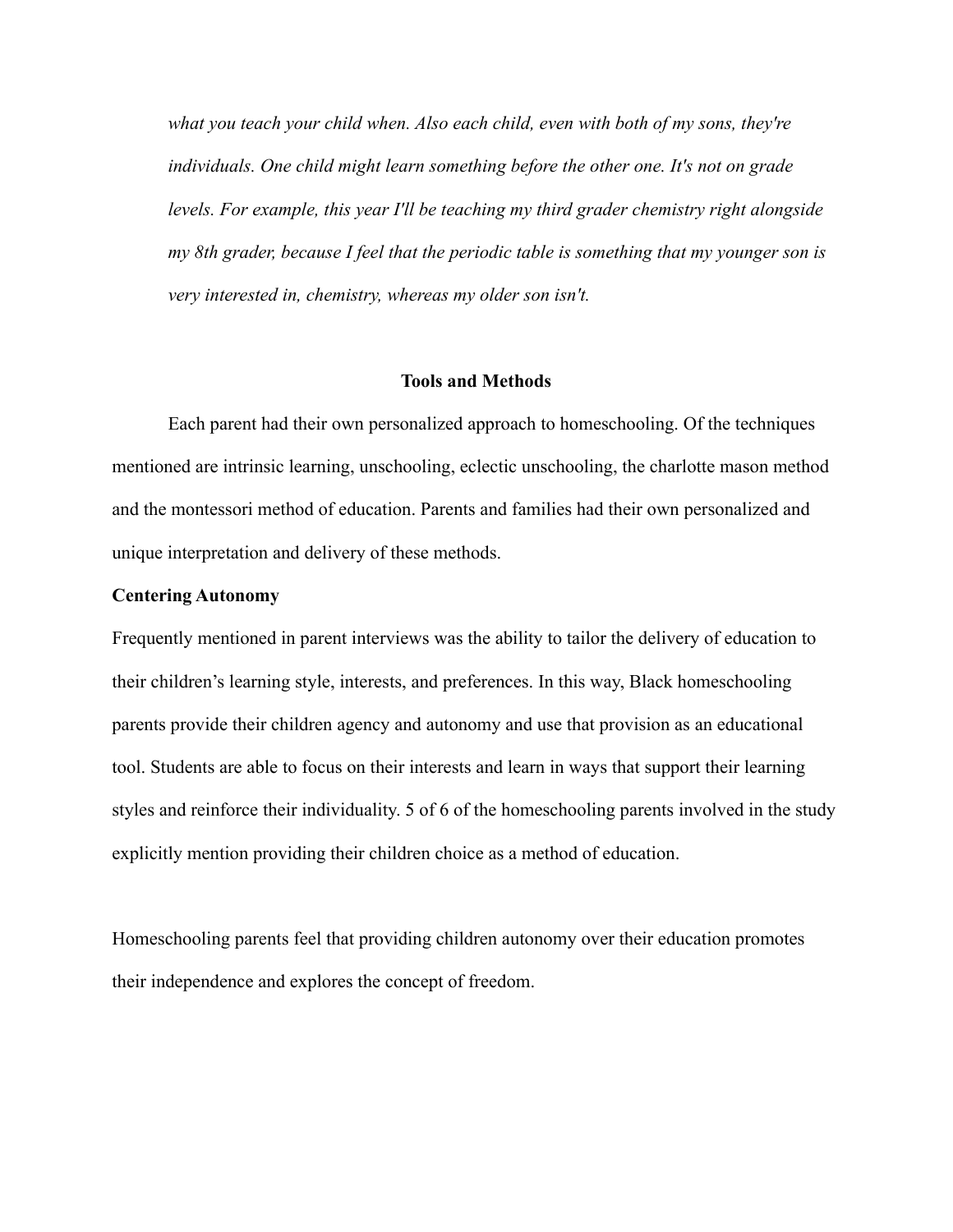Aldrea, who prefers to use an academic schedule, gives her children options when she can. She let's them pick the space that they do work, explaining, "that seems to help them to feel like "I own what I'm doing", And not that everything is someone dictating me."

The provision of autonomy is used as both a teaching method and a tool. Ebony considers her children's opinions and interests when curating lesson plans each day,

" *I'll take an encyclopedia and I'll ask them "What do you want to learn about today? Do you want to learn about animals or plants?" And we'll pick something and I'll read for about 15 minutes and the next day, my oldest will do a presentation on what we learned. He'll kind of elaborate more and go on the internet and search up more information. I'll have my younger children do a coloring page on the animal or plant that we did that day*."

Like Ebony, Leah tailors her homeschooling methods and the tools she uses to her children's preferences, " *I kind of let them choose which ones they enjoy doing the most. And we kind of work with those ones.*"

#### **Tangible Tools**

Homeschooling parents involved in the study utilize a variety of tools and resources to educate their children. These tools include textbooks, workbooks, everyday interactions, the internet, television and other forms of media, and community resources such as the library.

#### **Online Resources**

The internet was another frequently mentioned tool. 4 of 6 study participants mentioned using the internet as an educational tool. For study participants, the internet provides free, affordable,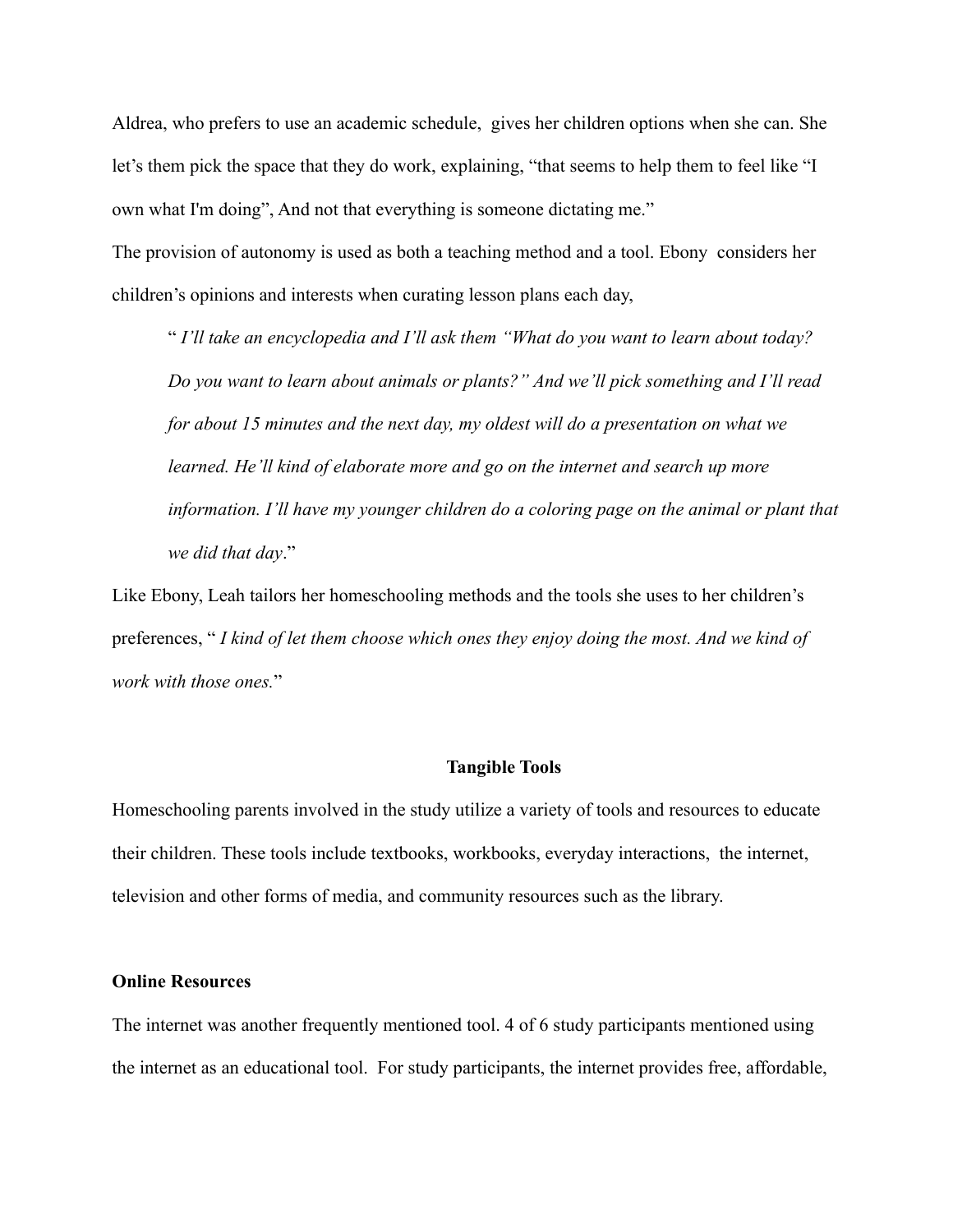and engaging educational material. Muffy has chosen to forgo curriculum completely in place of free educational materials she accesses on the internet. Those materials include printable worksheets, the newspaper and youtube. She states that most of their lessons are built around YouTube. Similarly, Stacey uses online media and subscription services to assist her with educating her children. She explains how these tools help her clear up confusing topics, "*if he needs extra help from maybe someone else, he can use the videos that go along with the workbook. Or we can use YouTube or other resources."* She also uses websites like CNN, MSNBC, ESPN, and even FOX to ensure her children do not have a polarized view of the world and are up to date on current world events.

#### **Community Resources**

Notably, the library was frequently mentioned as an educational resource for homeschooling families. Families utilize the library for free tools like books and magazines, as well as recreational and educational programming. Homeschooling parents also look to library programming as an opportunity to provide positive socialization. Both Ebony and Stacey incorporate library programming in their children's homeschooling education.

Half of study participants explicitly mention using everyday community interactions as an educational tool. Muffy, who founded a nonprofit dedicated to providing resources for Black moms called Brown Mamas, explains the role her community plays in her children's education , " *We use the people around us, community members, and my community that I've built; I will create something for Brown Mama's just because I need it for my own kids."* She explains further, *"I try to get them involved in the community as much as I can. They still go to after school programs. They go to summer camp. They play sports. So definitely the community would be a big pool for us*."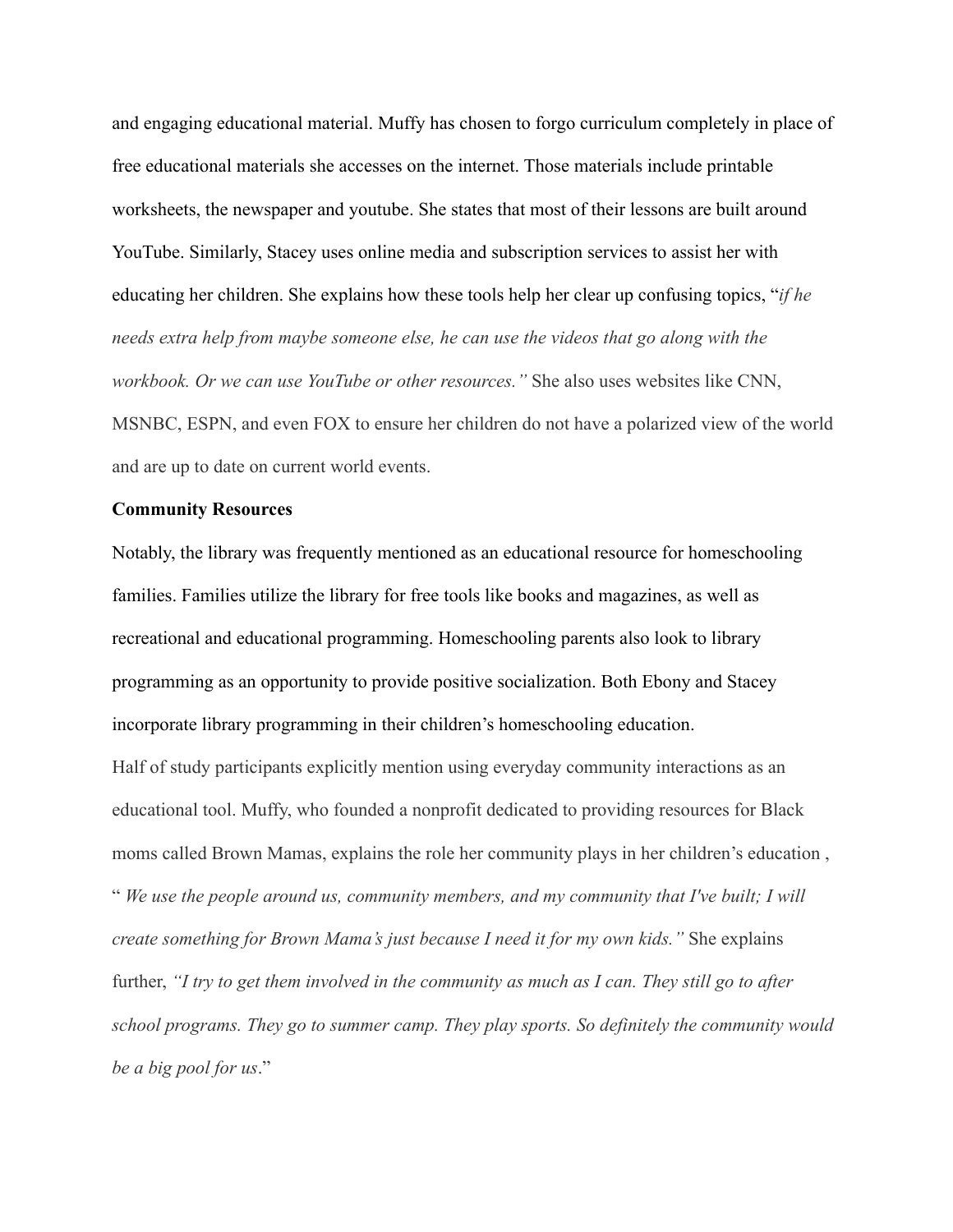# **Barriers and Obstacles**

## **Feelings of Isolation**

Black families account for only 8% of the homeschooling community, a small portion compared to other demographics. Because of this, Black families often feel isolated from their homeschooling peers. 3 of 6 Black homeschooling parents involved in the study report feelings of isolation. The local homeschooling realm is majority white, and while Black families are welcome to participate, these spaces are rarely inclusive. Muffy speaks to the lack of diversity within the Pittsburgh homeschooling community,

*I think definitely one of the things that make homeschooling difficult is to be Black as a homeschooler. And I can honestly not say that I've ever been in any homeschooling spaces that were not inclusive, but what I can say is I didn't always feel right and I just didn't want to go to all white places culturally, I just don't want to. It's uncomfortable.*

Leah reports similar feelings of isolation. She mentions the "lack of other available homeschoolers of color". She also speaks to her experience attending local homeschooling events whose attending population is made up of mostly white, religious families. She states, *"sometimes when we would attend meetups and things like that, we didn't really make friends. We were kind of just still with our own family doing these activities."*

Not only do Black homeschooling families experience feelings of isolation in white spaces, but Black spaces as well. Because homeschooling is a new and growing trend in the Black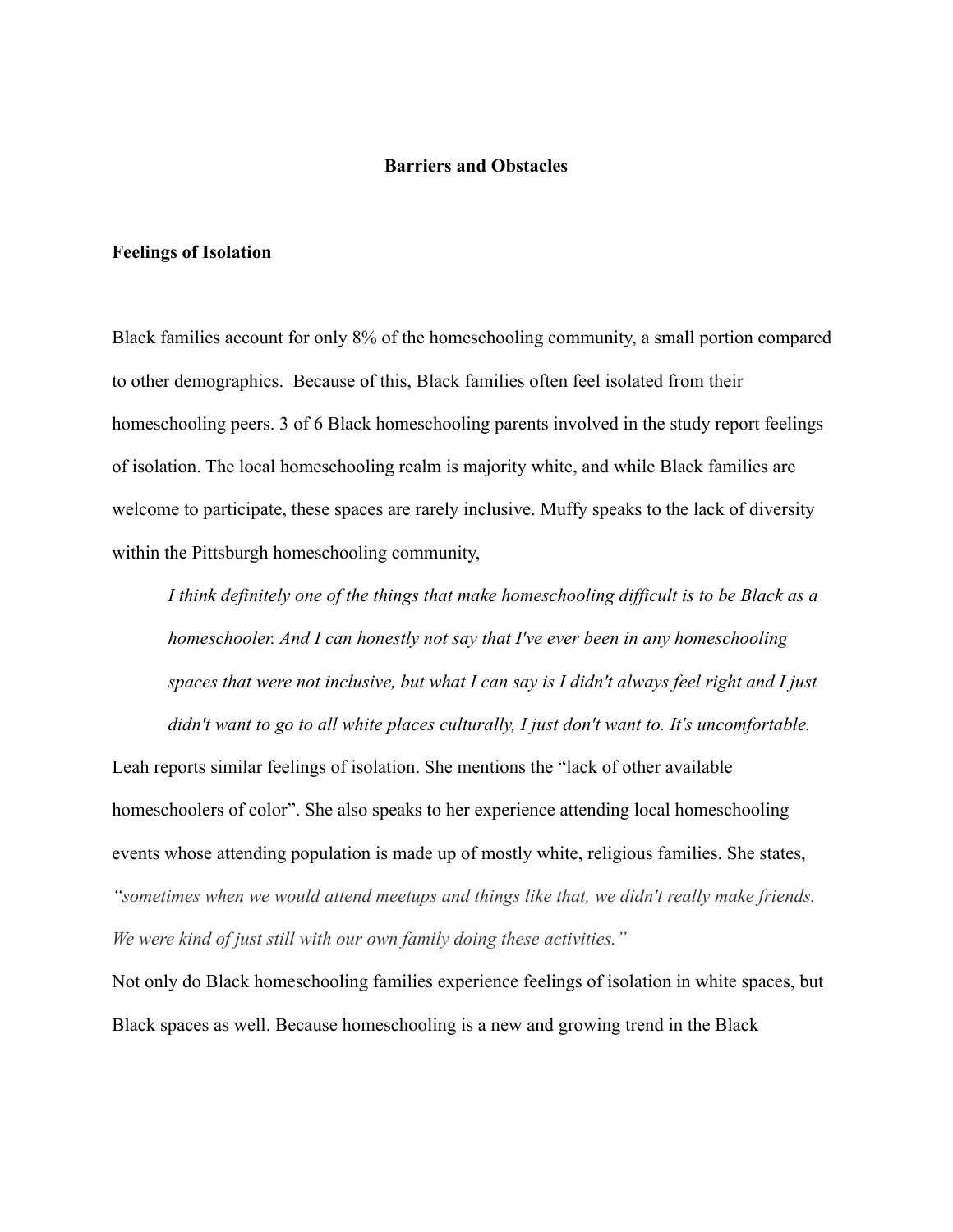community, Black families whose children attend public school may not understand the motives of Black homeschooling families. Kristine explains this,

*In the black community, they really do try to make you feel that you have danced on the graves of your ancestors for not participating in public school. I think going against the status quo isn't easy for everybody.*

## **Laws & Regulations**

Although homeschooling parents have control over curriculum and the dissemination of information, there are state laws & regulations that parents must follow. 2 of 6 study participants mention these regulations as an obstacle. Aldrea mentions how difficult and daunting it is to learn and understand the legal restrictions of homeschooling. Kristine has similar feelings,

*I think bureaucracy will sometimes try to keep most people from doing it because if you If you were to if you were to have already had your kid in public school trying to pull them out, the information isn't always readily available.*

## **Racial Protectionism**

The term racial protectionists, coined by Ama Mazama in her 2012 article titled, "African American Homeschooling as Racial Protectionism" is used to define Black parents who opt to homeschool to shield their children from instances of racism that they have or could experience within the public education system (Mazama & Lundy, 2012). Overt and covert instances of racism are mentioned by parents throughout the study. Stacey explains an instance in which she felt her son's entrepreneurial charter school exposed him to an experience that was too close to how the real world mistreats Black men, an experience in which she says "devastated" both her and her son. At the time, he was in elementary school. He created his own business at his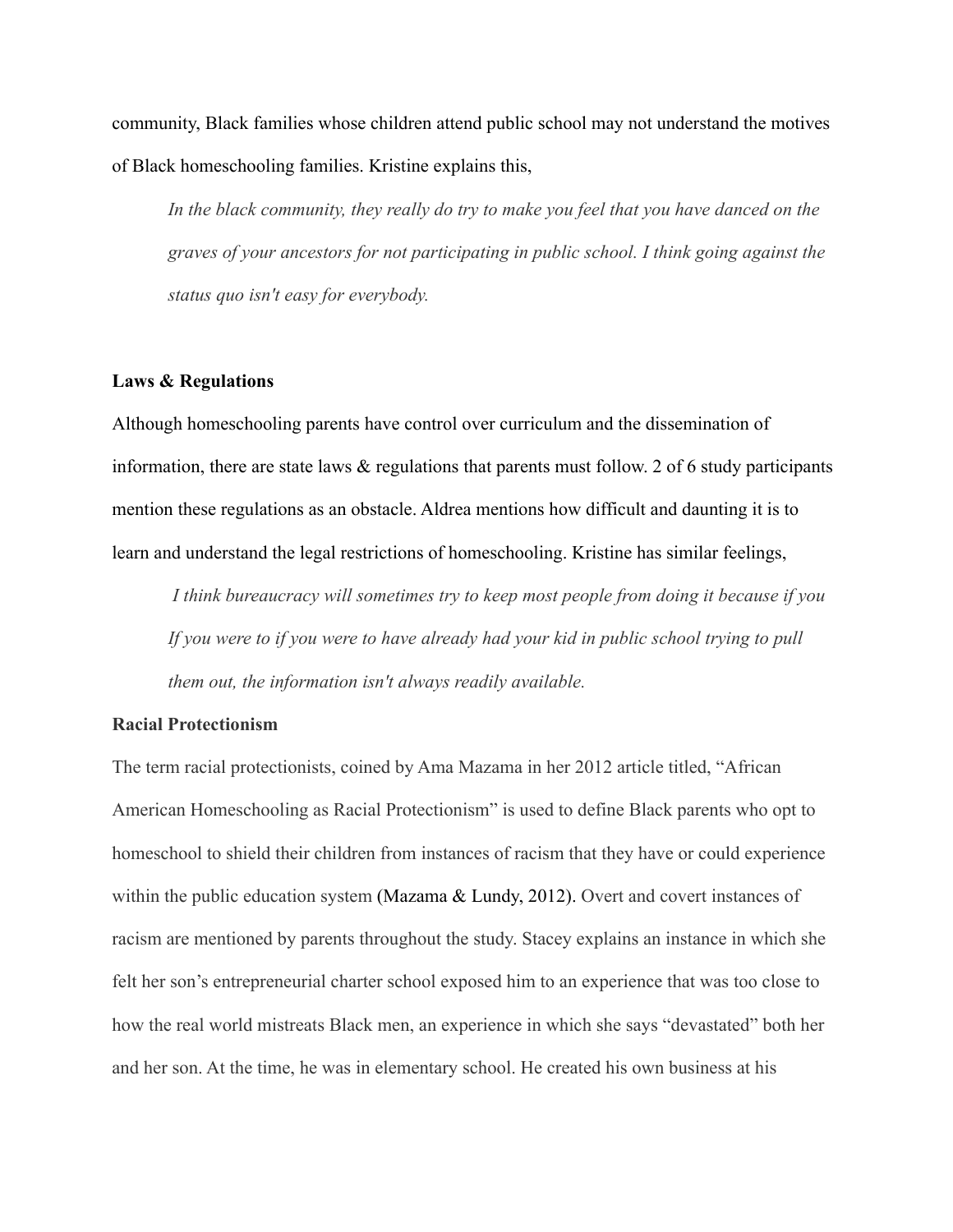entrepreneurial charter school called "ChessN'At", where he played board games with other students, hired students to run different games, and even competed. After a small mishap during one of the games, her son was sent to what the school called "court" and put on "trial", where he ended up losing his business and got hired cleaning and sweeping up. She states, "*That was too close to life. It was too close to a Black male making a mistake, losing everything he had worked for, and being a janitor*."

Another instance of cover racism is mentioned by Stacey, whose son was suspended multiple times within the school year. She states, "*within 2 months, he was suspended three times*" she describes this experience as being the "*straw that broke the camel's back*".

Furthermore, study participants mention the reinforcement of positive attitudes towards Black culture as something that the public education system fails to provide their children.

Kristine felt that the public education system did not consider the intersectionality of race and cultural differences. "*Specifically for black and brown kids, I feel like it's better for them to be outside of the system and learning in a way that's conducive to their upbringing."* Muffy expresses similar feelings, explaining how the education system does not incorporate the strengths and attitudes of Black children's families and communities.

#### **Support**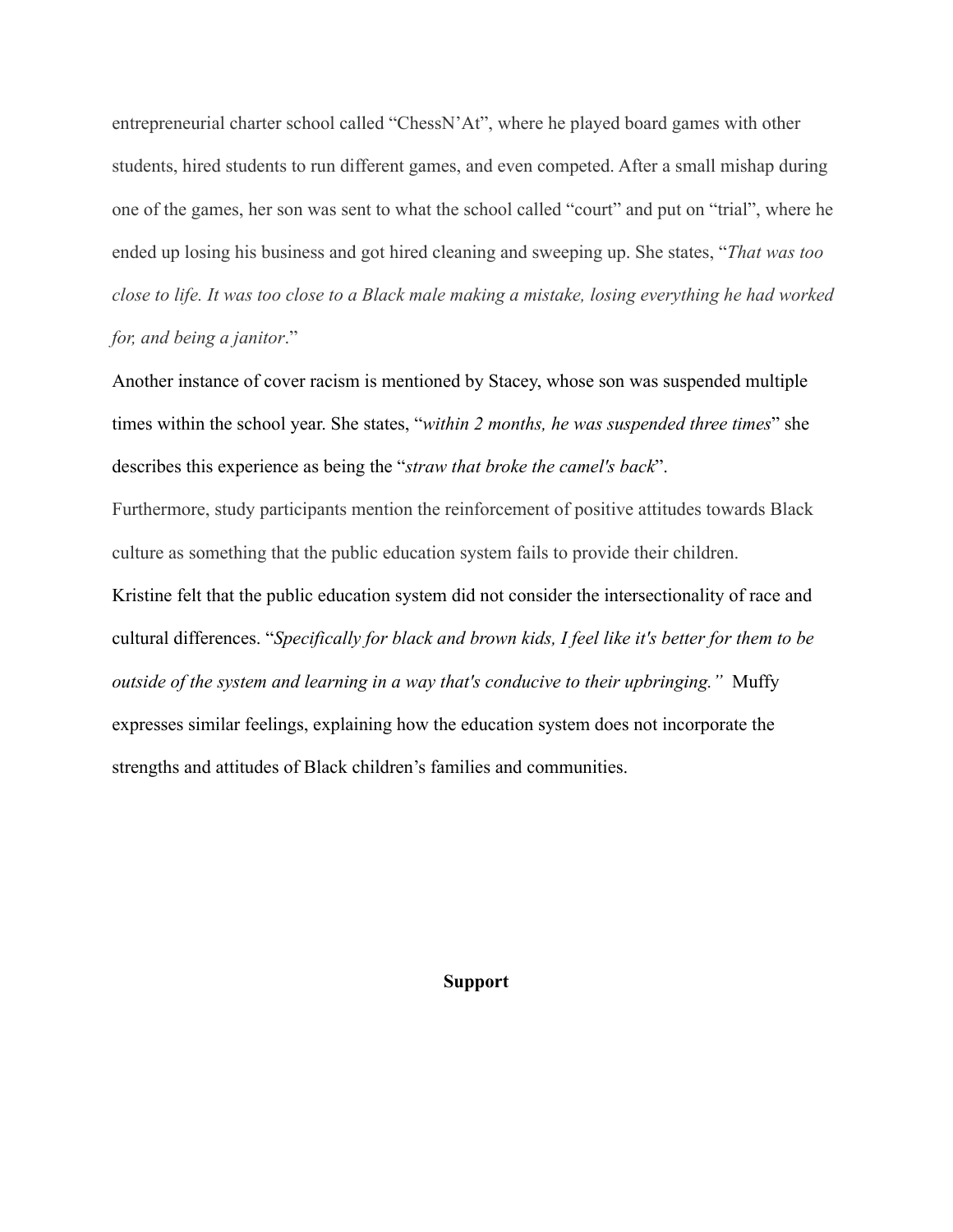Black families make up a small portion of the homeschooling community. The intersectionality of race creates a unique experience for these individuals. As the homeschooling community grows, Black homeschooling parents seek out their own support systems.

## **Facebook**

The majority of study participants look to the internet for support. 4 of 6 participants explicitly mentioned turning to Facebook groups for support. Facebook groups provide a safe space for Black homeschooling parents to ask questions.

2 of 6 study participants have found support systems in in-person homeschooling groups. She explains how these families support each other,

*There are a few moms and families in Pittsburgh that also home school their families and we know each other. We're able to kind of thug it out and struggle through it when we have to, and sometimes celebrate those little victories that only we could probably appreciate.*

## **Inward Support Systems**

Other homeschooling parents look inwardly for support, leaning on family, friends, and spouses. Muffy explains how she and her husband have learned to support each other throughout their homeschooling experience by "developing a stronger bond" and "getting in sync in terms of what we want for our children". Stacey expressed similar sentiments, mentioning how she leans on her husband for mental support. Her and her husband divvy the work of homeschooling, "he's the manager and I do the curriculum". Furthermore, Stacey mentions her parents as an encouraging support system, for both herself and her children. Other homeschooling parents like Aldrea, seek out both friends and educators for support. She states," I wanted to be aware of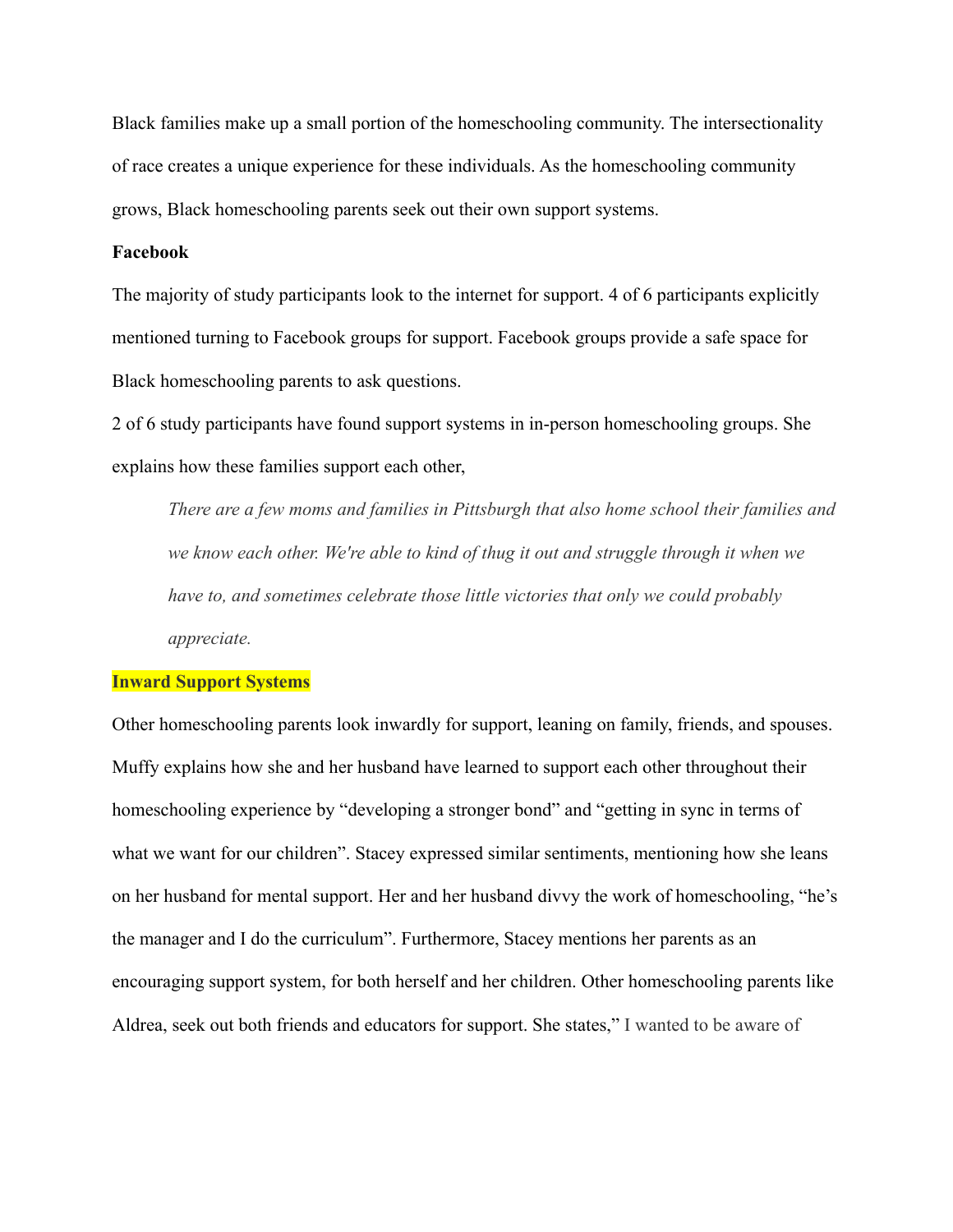what was going on in schools and also for them to know I was an advocate, not adversary. And I wanted to use every resource available."

#### **Impact**

In this study, we asked six black homeschool families about the impact that homeschooling has made on their children, their families and themselves. They mentioned a variety of positive ways that homeschooling has had on all aspects of their life. In the case of their children, they appear more confident, more proactive, smarter, and more resourceful than other children their age who attend traditional school. In the case of their families, it helps improve the capacity for co-parenting, and supports building tighter family bonds in varied ways. In the case of themselves, they are less anxious about their child's learning and wellbeing, it supports increases in their own knowledge and self-awareness.

#### **Differences in the Learners**

The impact that homeschooling has had on each child and their family is different. Participants primarily mentioned their children appeared significantly more confident than children their age who attend traditional school. For example, one mother mentioned that her oldest son (high school age), is less worried about his self image. From her perspective, he's less concerned about the "clothing" and the "bling." Another parent mentioned that their child's confidence is higher because there are less limitations within the homeschooling process as compared to the traditional school process. Her home environment isn't filled with the types of doubt and restriction that comes from public school. She says,

*They didn't have anybody else saying, No, you can't read this book. No, you can't learn about that topic. Or no, you can't. No, you can't be an expert on this area because we*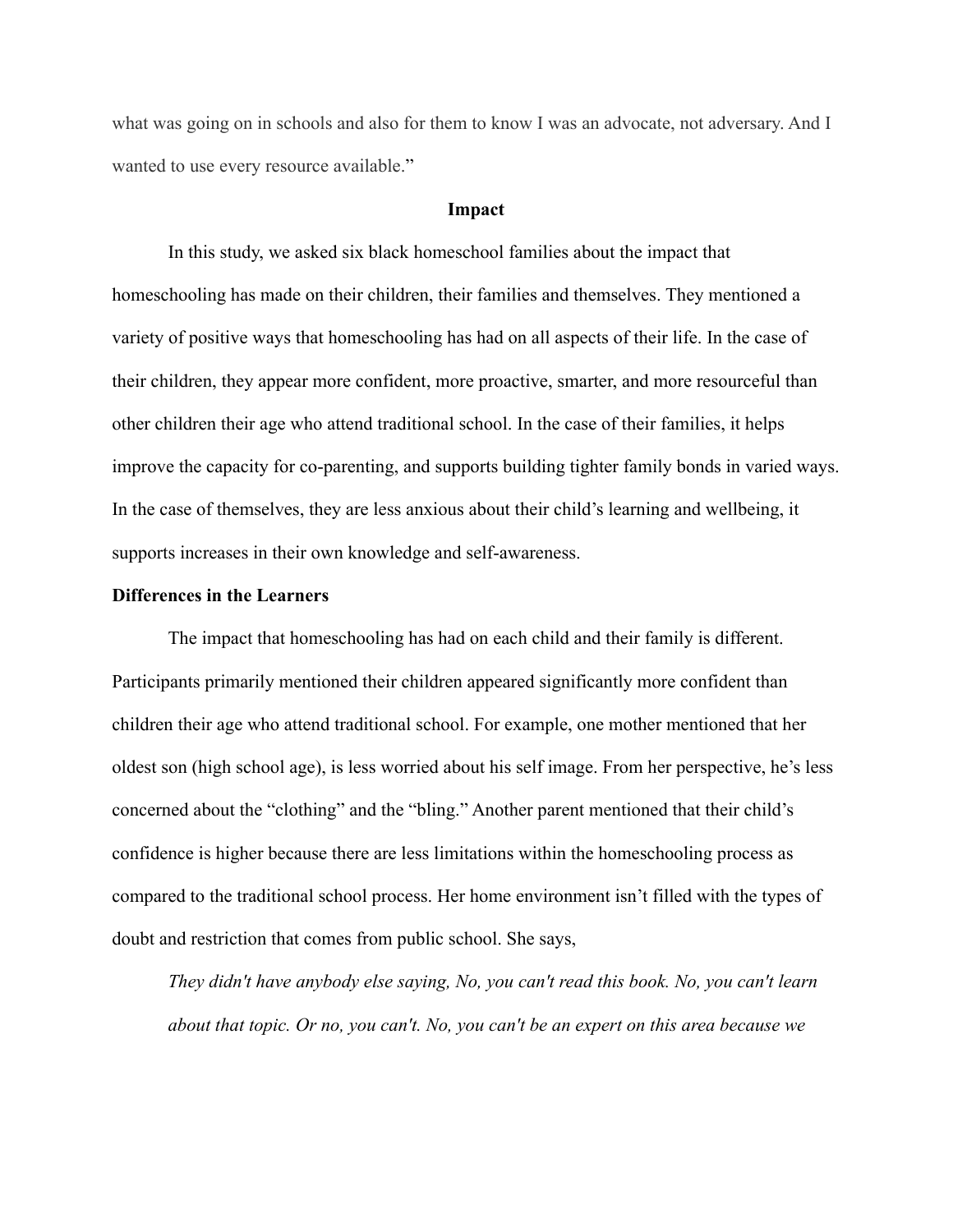*don't have a class about that. It was just like, whatever you want to learn, Let's do it. And I think that was very, very freeing.*

Another family echoes these sentiments highlighting how her children are not just more confident learners but their overall just more confident people. Her children know that there is no rush for them to learn anything by the end of the year. In traditional school they struggled with the pace when students were ahead of them in their learning, and even when they were ahead in the classroom. They really got frustrated when they had to hear repeated lessons. Thus, homeschooling removes this limitation for more learning to ensue. Furthermore, another family mentioned that her children are "more proactive than other kids" that she's engaged with. They know what to do, they don't need a lot of help getting their day and their lessons started, "they're independent." She highlights how "they don't have any constraint holding them back to being the best." While another parent shows that her children are "smarter and more resourceful than other kids their age." Her kids are "ready to attack the world when they get out there even now."

#### **Changes in the Families**

Overall, the participants were clear that homeschooling your children supports the development of tighter family bonds. One family mentioned that the impact of homeschooling has been "tremendous" for her family unit. She co-parents with her son's father, and homeschooling allows for her sons to leave town without missing any planned lessons. And this has affected her co-parenting in a positive way. Homeschooling supports deeper bonds because families get to create "a lot of great memories." One parent highlights how her kids siblings are also their peers, which has brought them a lot closer together. She also takes time to have her kids reflect on what they're learning academically and socially and to come back and share what they've figured out and this also supports their closeness to one another. Another family echoed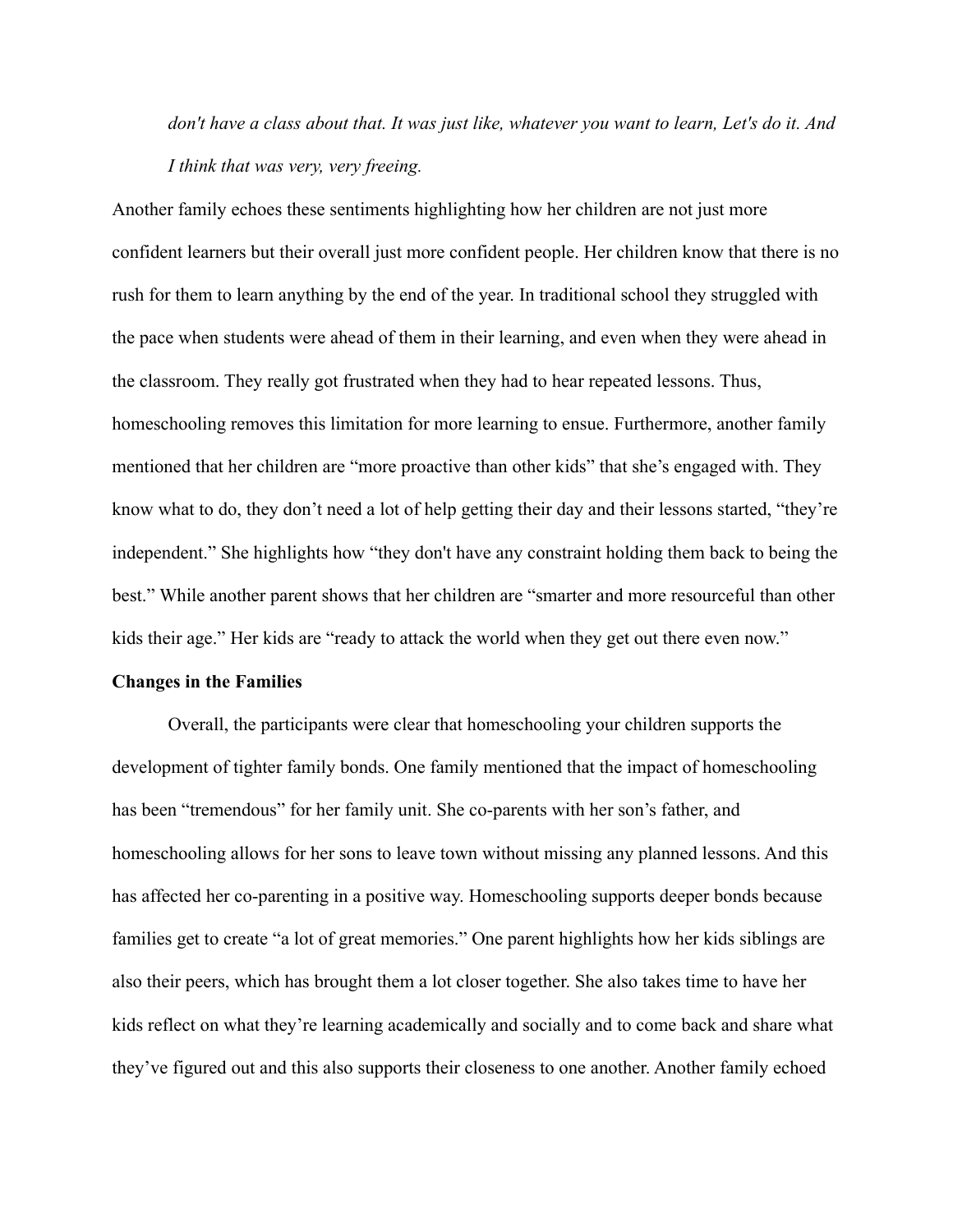the sentiments that the monthly homeschool reflections have brought her family closer, and provides flexibility with work and relaxation time because she's able to assess where their family time is being spent. They have "real conversations with their mother." As well, another parent mentioned that homeschool really helps to get to know and understand her kids. She says, "There's no walls between me and them and us and them." Their family bond is much tighter, and they're able to endure more as a family.

# **Growth in Themselves**

When asked how the homeschooling experience has impacted their own personal lives and journey, they commented on being less anxious about their child's learning and wellbeing, support for increases in their own knowledge and self-awareness, and a growing awareness of their own inadequate education. For one of the parents, her brothers were pushed out of the traditional school system, and she has watched what that system does to people who are artists and have special or different learning needs. And watching her sons start to go through similar things really gave her anxiety. So homeschooling definitely took much of that away, so now her "anxiety is way down." Another mentioned how homeschooling has increased her knowledge of algebra, geography, and other subjects. It has enhanced her spiritual development. She's grown from teaching her kids about forgiveness and the willingness to apologize. She's learned entrepreneurial skills and money management. Furthermore, one of the mom's mentioned that homeschooling really helped "opened [her] eyes to how important it is to pour into our children and to be present for them" It helps her know that she is raising "decent individuals." It helped open her eyes "to how the human brain works." Another parent points to how homeschooling has helped her be "more cognizant of how [her] behaviors, words, actions, affect other people." It has helped her realize how pointless some things are by "seeing through the eyes of a child on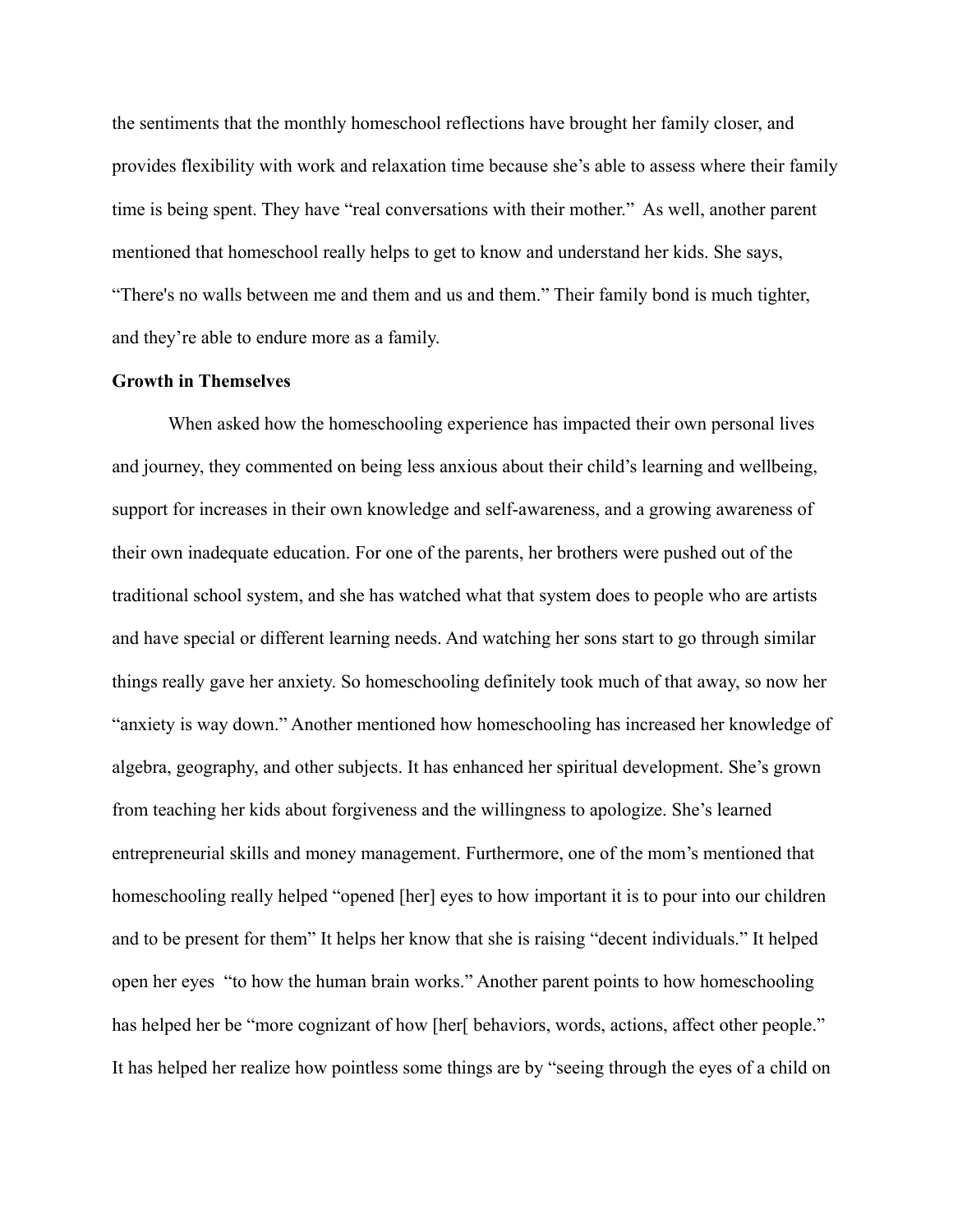a day-to-day basis." Teaching her children has supported her own personal reflection process. She's more patient. Lastly, another parent mentioned that this experience has been a huge "blow to [her] ego." And it showed her "how inadequate" her own education was. She's more willing and open to try new things. It's made her a better advocate for herself and her family. She's learned how to be a "better model of how to learn."

#### **Discussion/Takeaways**

Limited support systems for Black homeschooling families.

## **Conclusion**

Within this moment, parents all around the world are, not only, managing the devastating effects of the COVID-19 virus, but the persistent inequities that result from the misorganization of k-12 school systems. Theoretical and empirical data point to a myriad of reasons for why Black families, in particular, are turning to homeschool. The parents in this study highlight only some of the amazing benefits of having control over your child's education. Given the greater need to focus on every aspect of the child's life within their education, it remains important that the places in which they learn promote all forms of safety in order for children to thrive.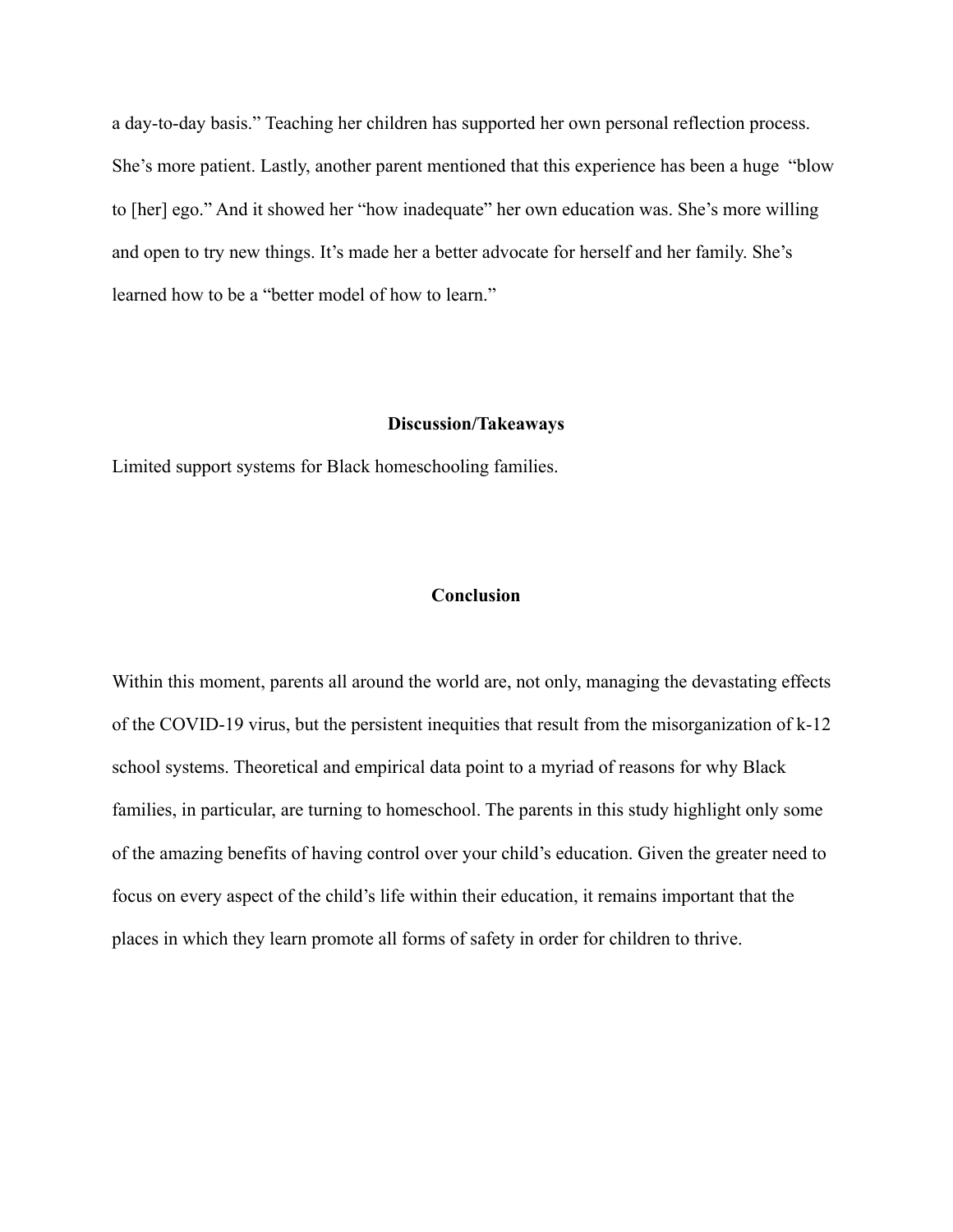## **Implications for Future Research**

Because the majority of homeschooling parents involved in the study utilized resources on the internet to access free educational material, it is suggested that future research provide insight on how Black homeschoolers utilize the internet to make homeschooling economically accessible. Furthermore, the impact of online communities and social media platforms that specifically cater to Black homeschooling families should be explored as well as how these resources negate feelings of isolation, how Black homeschooling families carve out spaces on them, and the virtual support systems that these platforms offer. Other implications for future research include the attitudes, perceptions, and experiences of Black homeschooling children, the way they navigate the world and society, how they see themselves, and differences between them and their peers who did not receive a homeschooling education. Another topic that should be explored is the financial mobility of Black homeschooling families, economic obstacles within the Black homeschooling realm, as well as the socio-economic benefits of homeschooling for African-American families. Lastly, the perceptions and attitudes of non-homeschoolers within the Black community towards families who choose homeschooling should be explored, as well as the effect of these attitudes on the esteem and morale of Black homeschoolers.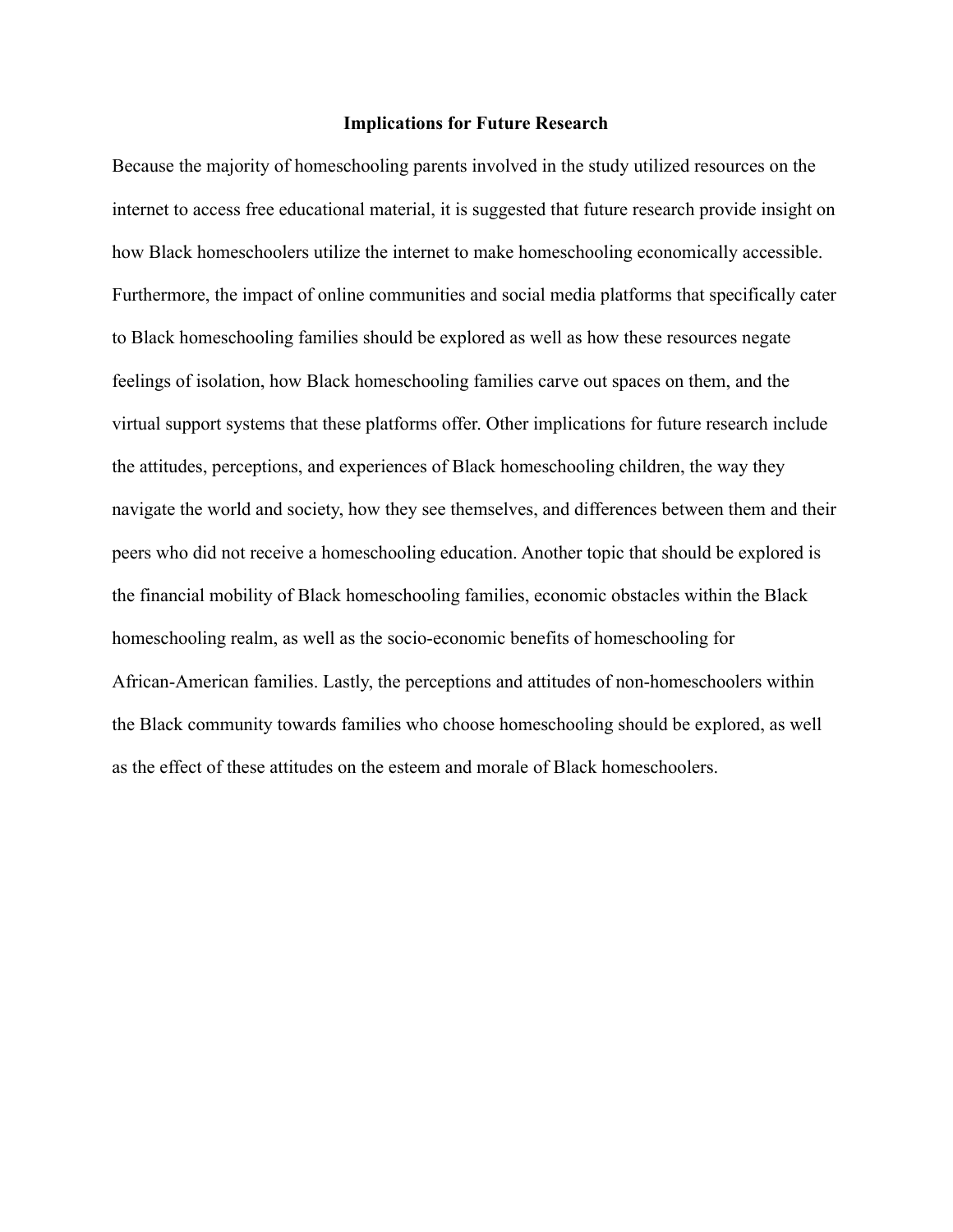# **Motives**

-Black homeschooling parents want/need/enjoy autonomy in what their children learn.

# **Resources**

-Black homeschooling parents want/need/enjoy autonomy in how their children learn, through the use of various tools/resources/methods.

# **Barriers/Obstacles**

-Laws & regulations can serve as a barrier.

-Half of the families mentioned finances as a barrier when homeschooling their children.

-Black homeschooling parents experience various forms of implicit and explicit racism.

# **Support**

-Black homeschooling parents are support my co-parents, family, friends, ect (whatever the data says)

# **Impact**

On the students:

-The impact of homeschooling on their children is that they're more confident.

-Their children are more proactive

On the families:

-Parents mentioned having tighter family bonds.

On themselves:

-They are smart/ more conscious/more self-aware.

-They learned that their education was limited/inadequate.

**References**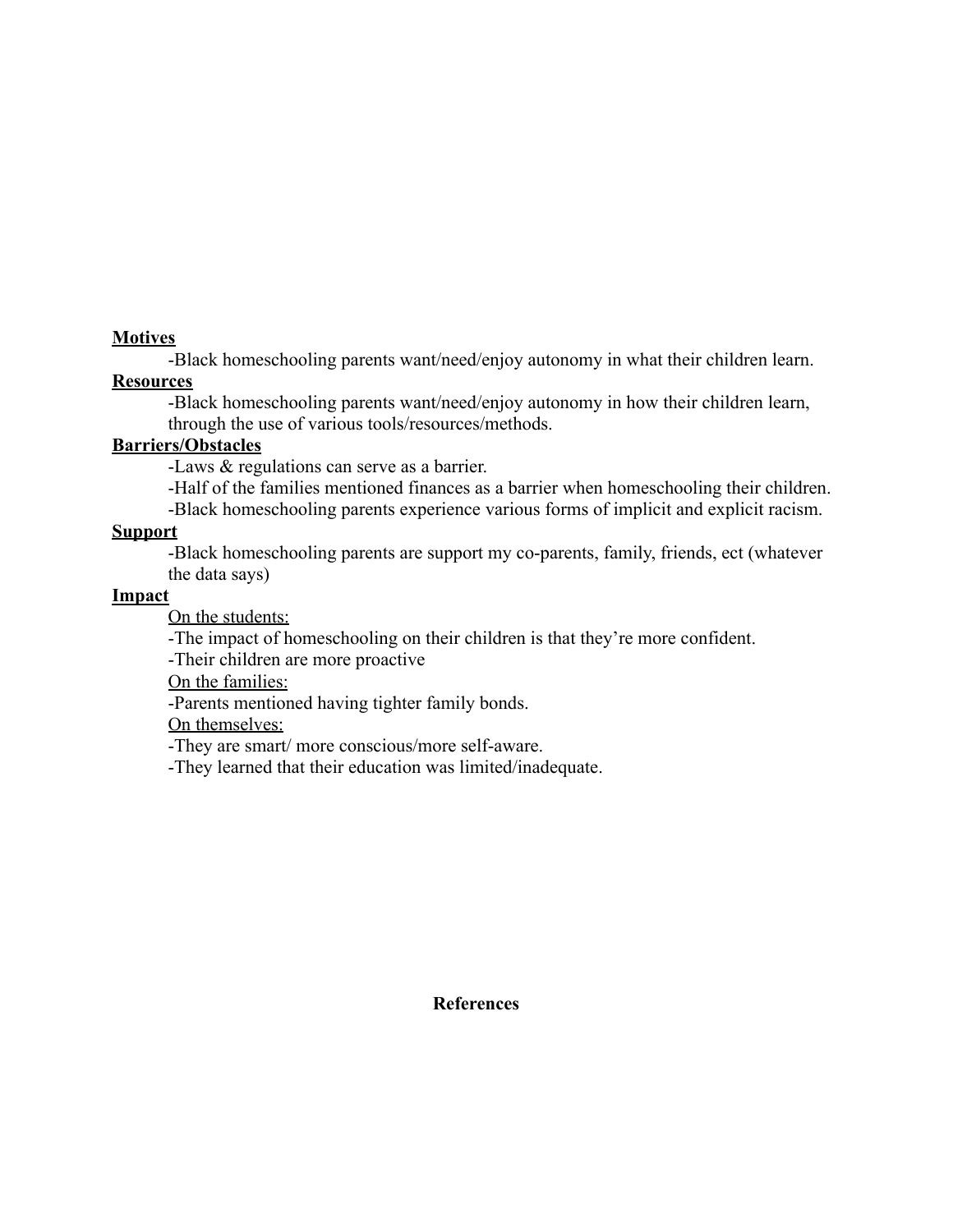- Ahmad, F. Z., & amp; Boser, U. (2014). (rep.). America's Leaky Pipeline of Teachers of Color: Getting More Teachers of Color into the Classroom (pp. 1–26). District of Columbia : Center for American Progress.
- Brandt, A. M. (1978). Racism and research: The case of the Tuskegee Syphilis Study. *The Hastings Center Report*, *8*(6), 21–29. https://doi.org/10.2307/3561468
- Fields, B. J. (1987). *Slavery and freedom on the middle ground: Maryland during the nineteenth century* (Vol. 123). Yale University Press.
- Gregory, A., Cornell, D., & Fan, X. (2011). The relationship of school structure and support to suspension rates for black and white high school students. *American Educational Research Journal*, *48*(4), 904–934. https://doi.org/10.3102/0002831211398531
- Grofman, B., & Davis, C. (1992). Controversies in minority voting: The Voting Rights Act in perspective. *Choice Reviews Online*, *30*(04). https://doi.org/10.5860/choice.30-2369
- Hirsh, A. (2019). The Changing Landscape of Homeschooling in the United States. *Center on Reinventing Public Education*.
- Kohli, R., Pizarro, M., & Nevárez, A. (2017). The "New Racism" of K–12 schools: Centering Critical Research on racism. *Review of Research in Education*, *41*(1), 182–202. https://doi.org/10.3102/0091732x16686949
- Mazama, A., & Lundy, G. (2012). African American homeschooling as racial protectionism. *Journal of Black Studies*, *43*(7), 723-748.
- Mitchell, A. B. (2008). Self-Emancipation and Slavery: An Examination of the African American's Quest for Literacy and Freedom. *Journal of Pan African Studies*, *2*(5).
- Riddle, W. A. (1995). The Origins of Black Sharecropping. *The Mississippi Quarterly*, *49*(1), 53–71.
- Snyder, T. D. (1993). *120 years of American education: A statistical portrait*. US Department of Education, Office of Educational Research and Improvement, National Center for Education Statistics.